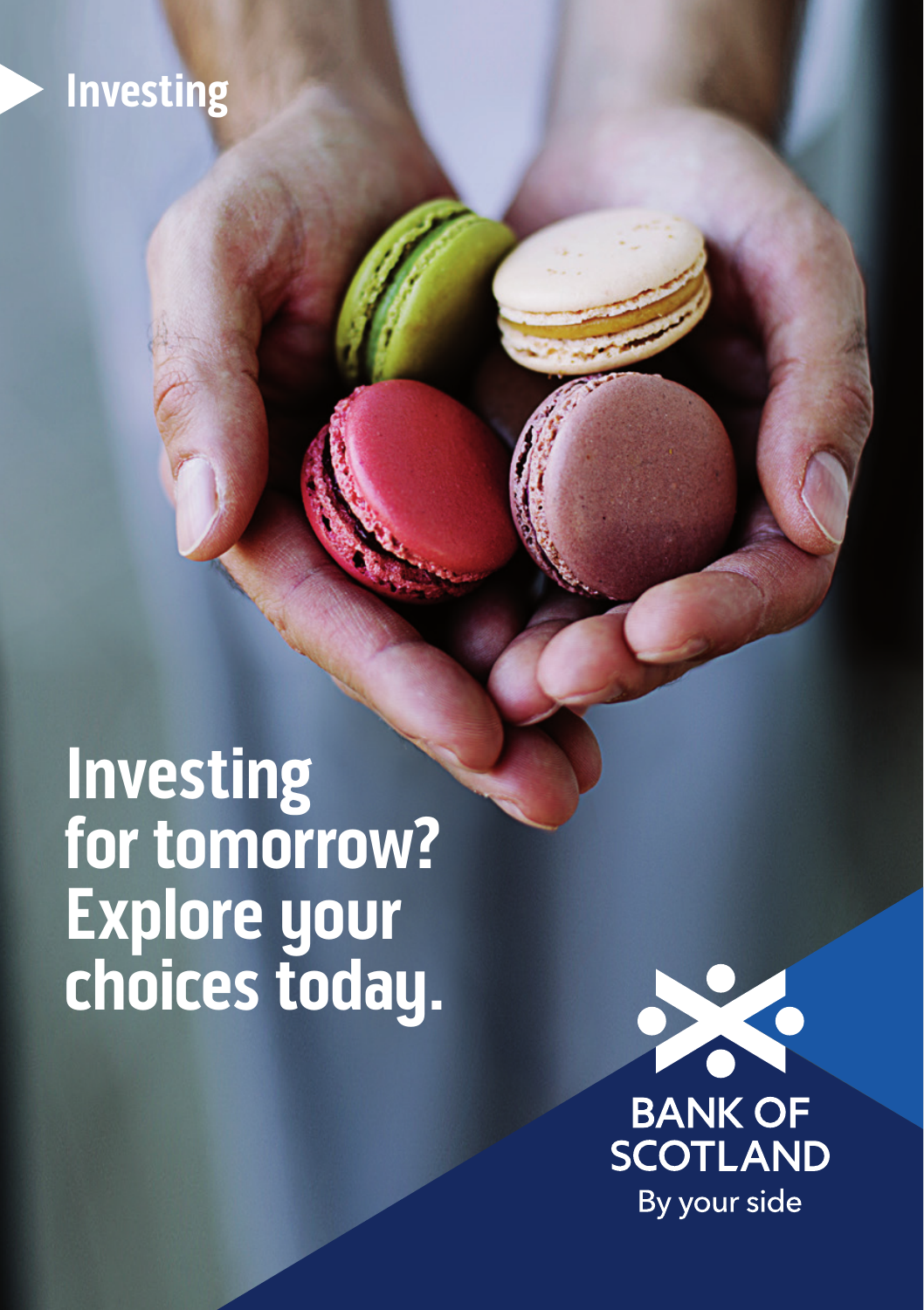# **Before you choose an investment**

Investing in stocks and shares can be a risky business, so you'll want to know all the facts before you commit to anything.

We provide an execution-only service, which means we simply do what you tell us, rather than giving you advice on how to invest.

One thing worth mentioning upfront about the stock market is that nothing is for definite, but over a longer term the stock market could offer better returns than savings accounts.

### **1. Is it right for you?**

You really should be thinking long term, say five years or more. If you don't want to put your money away for that long, a savings account could be better for you.

#### **2. How much can you invest?**

Think about how much money you can put away. And make sure you read all of the terms and conditions in full before you commit. Some of our products come with charges, so make sure you understand exactly what you're paying for.

#### **3. What price do you put on risk?**

There are no two ways about it, with share dealing, you might not get back what you put in. Past performance is not a reliable indicator of future performance. The levels of taxation might change, and any tax advantages really depend on your own situation. Some investments are riskier than others too, so think carefully about how much risk you're happy with before you invest.

You should also see investments like this as an extra to savings, not an alternative, and only trade with money you can afford to lose.

When investing, think about creating a balanced portfolio of different savings and investments. By spreading your investments, it may help to reduce your risk.

We don't provide advice so if you are unsure about making your own investment decisions, please seek advice from a suitably qualified Financial Adviser.



For free impartial help and advice on debt and financial services, visit **[www.moneyadviceservice.org.uk](http://www.moneyadviceservice.org.uk)**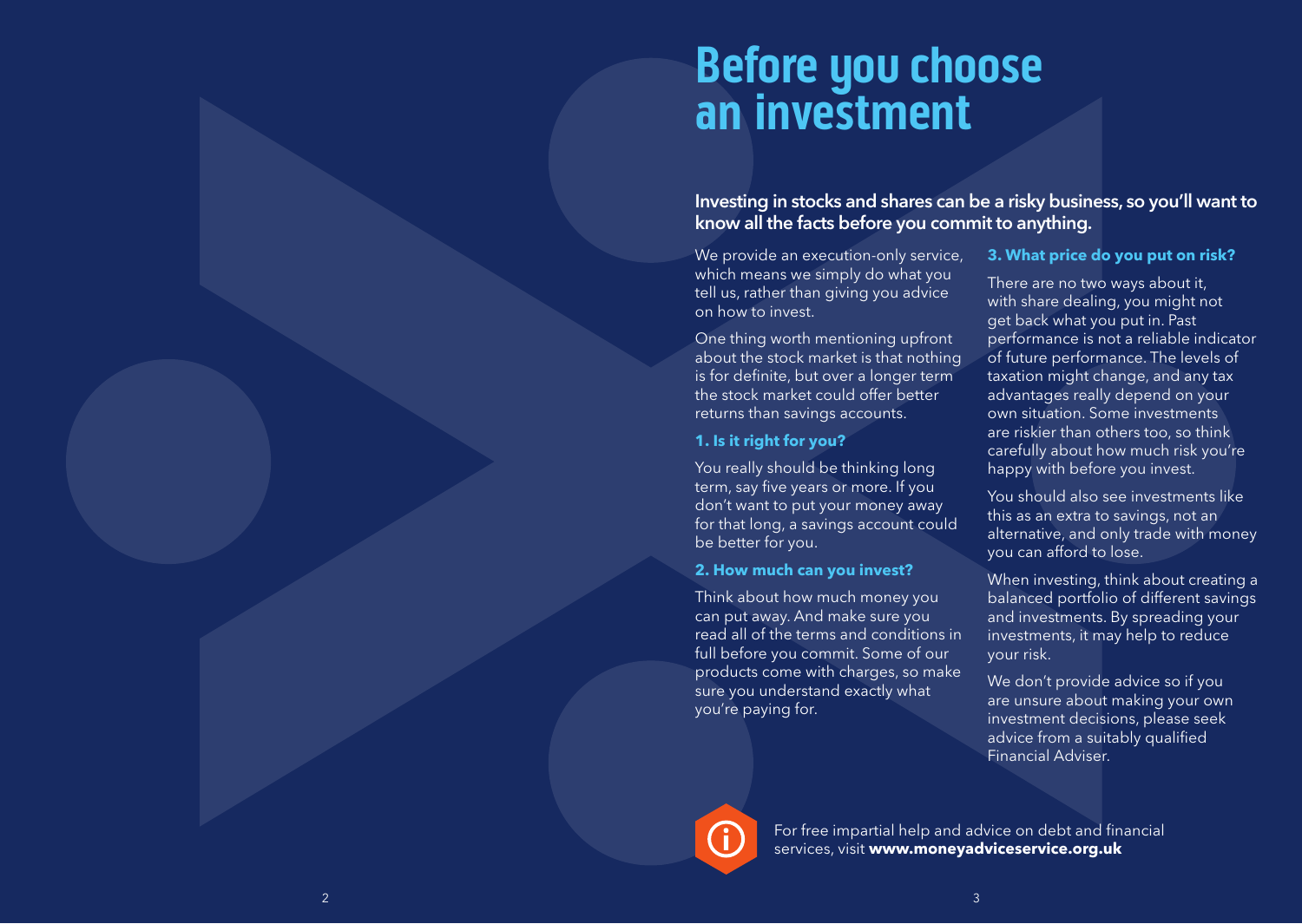# **The difference between saving and investing**

### **Savings**

Nobody knows what's around the corner. That's why if you can afford to save, it's a good idea to set aside money for your future. With an easy access savings account, you have access to your money and can generally make withdrawals when you need to. In return you earn interest. This is a low risk way to save your spare money.

Funds held in a savings account are generally more secure and accessible and provide more predictable growth.

### **Investing**

Investing is also a process of setting aside money, but this involves more risk. You could be investing in shares, property, securities and other asset types, whose prices rise and fall as the market changes. Although there's a higher risk with investing, there's also the chance for a higher return than through savings.

The value of investments and income from them can go down as well as up and cannot be guaranteed. Consequently investors may not get back the amount they originally invested.

## **Medium to long-term goals**

For medium to longer-term goals, it could be worth thinking about investments as inflation can reduce the real value of savings. Also, the longer you can leave your money invested, the better the chance you have of getting higher returns. Investments in the stock market will go up and down. If you need access to your money in the short-term there is no guarantee you'll get back all the money you've invested.

You should remember that taking any money out of your investment will reduce its value and the amount you take out could be greater than any growth achieved.

If your long-term goal is retirement, a pension could be an option for you as it's tax-efficient and you normally get tax relief on contributions you make to it.

# **Types of investment**

As an execution-only service, we don't provide advice but we'll give you all the information you need to decide whether investing is right for you, plus some useful tools, to help you make your own decisions.

### **Ready-made investments**

We have designed our ready-made investments to help you diversify your money across a range of markets, without the complexity of picking your own stocks and shares.

If you haven't invested before, or you prefer to leave it to the experts, our ready-made investments could be the right choice for you.

**Investment** 

**Investment ISA**

**Account**

- ▶ Choice you can choose between three funds with a level of risk you're comfortable with – high, medium or low risk. Plus, you can hold them in an Investment ISA or an Investment Account.
- Diversified our investments are ready-made so they give you exposure to a diverse mix of shares, bonds, property and more.
- Flexible invest regularly from £100 per month, or with a minimum lump sum of £2,000.

### **Choosing your own investments**

If you want to pick your own stocks and shares, we can help too.

- ▶ Control you can create and build your own portfolio to meet your personal investment goals.
- ▶ Variety choose from a wide range of investments, including our Select List of funds, shares in individual companies and exchange traded funds (ETFs) where you can track the market.

Pensions are a long-term investment. The retirement benefits you receive from your pension account will depend on a number of factors including the value of your account when you decide to take your benefits which isn't guaranteed, and can go down as well as up. The value of your account could fall below the amount(s) paid in.

**Stocks and Shares ISA**

**Share Dealing Account**

#### **Self-Invested Personal Pension**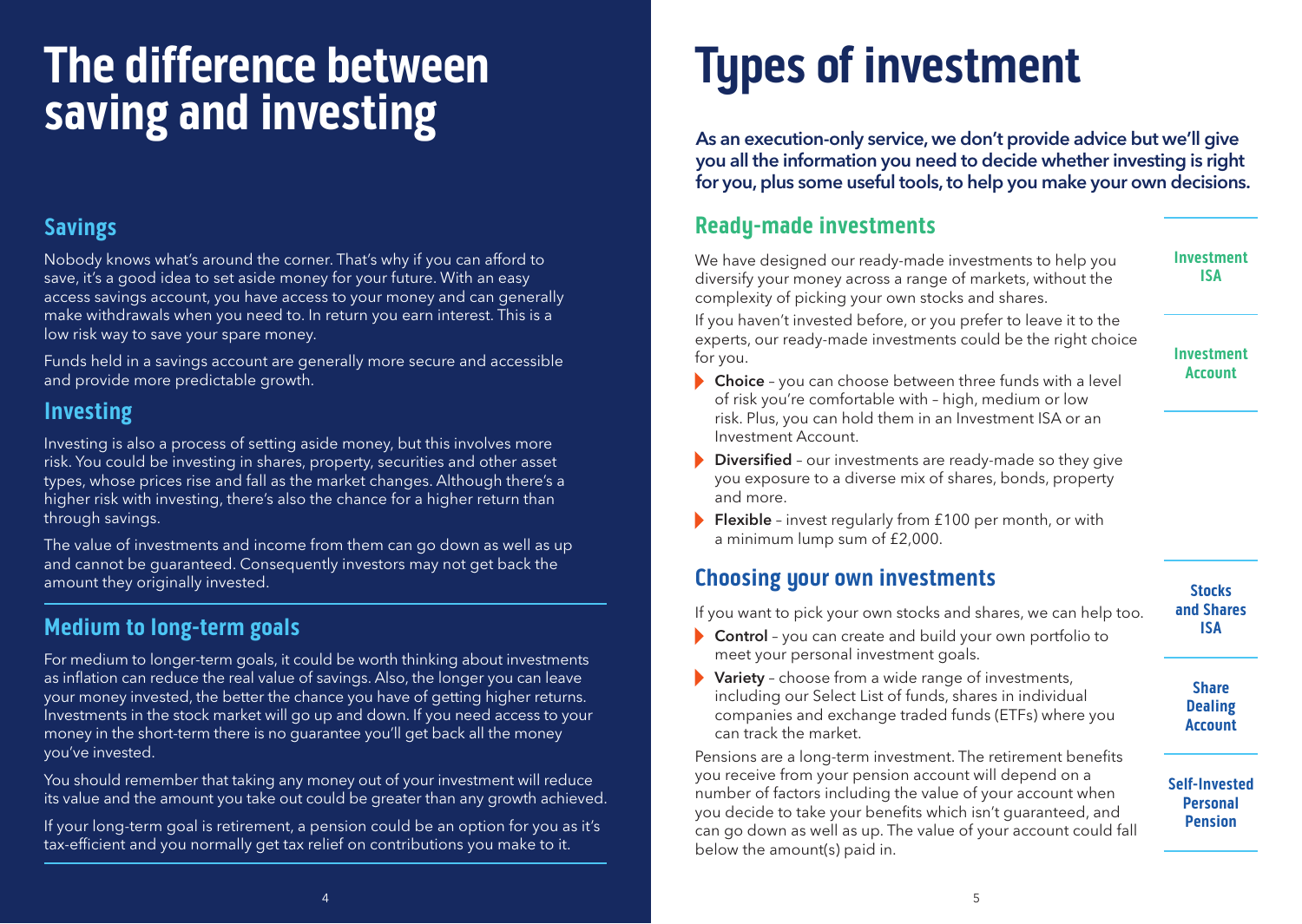# **Accounts explained**

| Account name                                                                                                                                                  | Features and benefits                                                                                                                                                                                                                                                                                                                                                             | <b>Dealing Commission and Account Charges</b>                                                                                                                                                                                                                                                                                                                                                                                                                                          |
|---------------------------------------------------------------------------------------------------------------------------------------------------------------|-----------------------------------------------------------------------------------------------------------------------------------------------------------------------------------------------------------------------------------------------------------------------------------------------------------------------------------------------------------------------------------|----------------------------------------------------------------------------------------------------------------------------------------------------------------------------------------------------------------------------------------------------------------------------------------------------------------------------------------------------------------------------------------------------------------------------------------------------------------------------------------|
| <b>Stocks and Shares ISA</b><br>Ideal if you'd like to<br>protect any potential profit<br>from Capital Gains or<br>UK Income Tax.                             | The ISA allowance for this tax year can be found<br>on the UK Government's website www.gov.uk/<br>individual-savings-accounts<br>Pay no capital gains or UK Income Tax.<br>■ We have lots of investment options including<br>shares, funds and exchange traded funds (ETFs).<br>No initial charges on any funds.<br>You have complete control and manage your<br>own investments. | <b>Customer administration fee:</b> £36 per year (you can have a Share Dealing<br>Account and ISA for this single fee).<br>Real-time online trades: £9.50 dealing commission per trade to buy or sell funds<br>and UK Shares.<br><b>International trading:</b> Zero dealing commission for international shares. FX rates<br>still apply (1.25%).<br>Regular investment service: £2.00 dealing commission per trade.                                                                   |
| <b>Share Dealing Account</b><br>Ideal if you'd like a<br>straightforward account to<br>start trading with.                                                    | ■ We have lots of investment options including<br>shares, funds and exchange traded funds (ETFs).<br>No initial charges on any funds.<br>You have complete control and manage your<br>own investments.                                                                                                                                                                            | <b>Customer administration fee:</b> £36 per year (you can have a Share Dealing<br>Account and ISA for this single fee).<br>Real-time online trades: £9.50 dealing commission per trade to buy or sell funds<br>and UK Shares.<br><b>International trading:</b> Zero dealing commission for international shares. FX rates<br>still apply (1.25%).<br>Regular investment service: £2.00 dealing commission per trade.                                                                   |
| <b>Self-Invested Personal</b><br><b>Pension (SIPP)</b><br>Ideal if you'd like a flexible,<br>tax-efficient retirement<br>account that puts you<br>in control. | Pay no Capital Gains Tax or UK Income Tax on<br>your pension investments.<br>Receive tax relief at your marginal rate on<br>your contributions.<br>No initial charges on any funds.<br>You have complete control and manage your<br>own investments.<br>You can contribute up to £40,000 per year<br>subject to your earnings.                                                    | <b>Quarterly account charge:</b> £22.50 for a SIPP with a value of £50,000 or less.<br>£45 if the value is more than £50,000.<br><b>Real-time online trades:</b> £9.50 dealing commission per trade to buy or sell funds<br>and UK Shares.<br><b>International trading:</b> Zero dealing commission for international shares. FX rates<br>still apply (1.25%).<br>Regular investment service: £2.00 dealing commission per trade.<br>Our SIPP is provided by pension provider AJ Bell. |
| <b>Ready-made investments</b><br>Ideal if you're short on time<br>and don't want to pick your<br>own stocks and shares.                                       | Select between low, medium or high risk funds.<br>■ Choose an Investment ISA or Investment Account.<br>Instant investment diversification through shares,<br>bonds, property and more.<br>■ We manage the investment for you.                                                                                                                                                     | Charges for this product can be found at bankofscotland.co.uk/investing/ways-<br>to-invest/ready-made-investments                                                                                                                                                                                                                                                                                                                                                                      |

Please note that tax treatment depends on individual circumstances and tax laws may change.



For detailed charges on our Share Dealing accounts – **[bankofscotland.co.uk/investing/ways-to-invest/](https://www.bankofscotland.co.uk/investing/ways-to-invest/choose-your-own-investments.html) [choose-your-own-investments](https://www.bankofscotland.co.uk/investing/ways-to-invest/choose-your-own-investments.html)**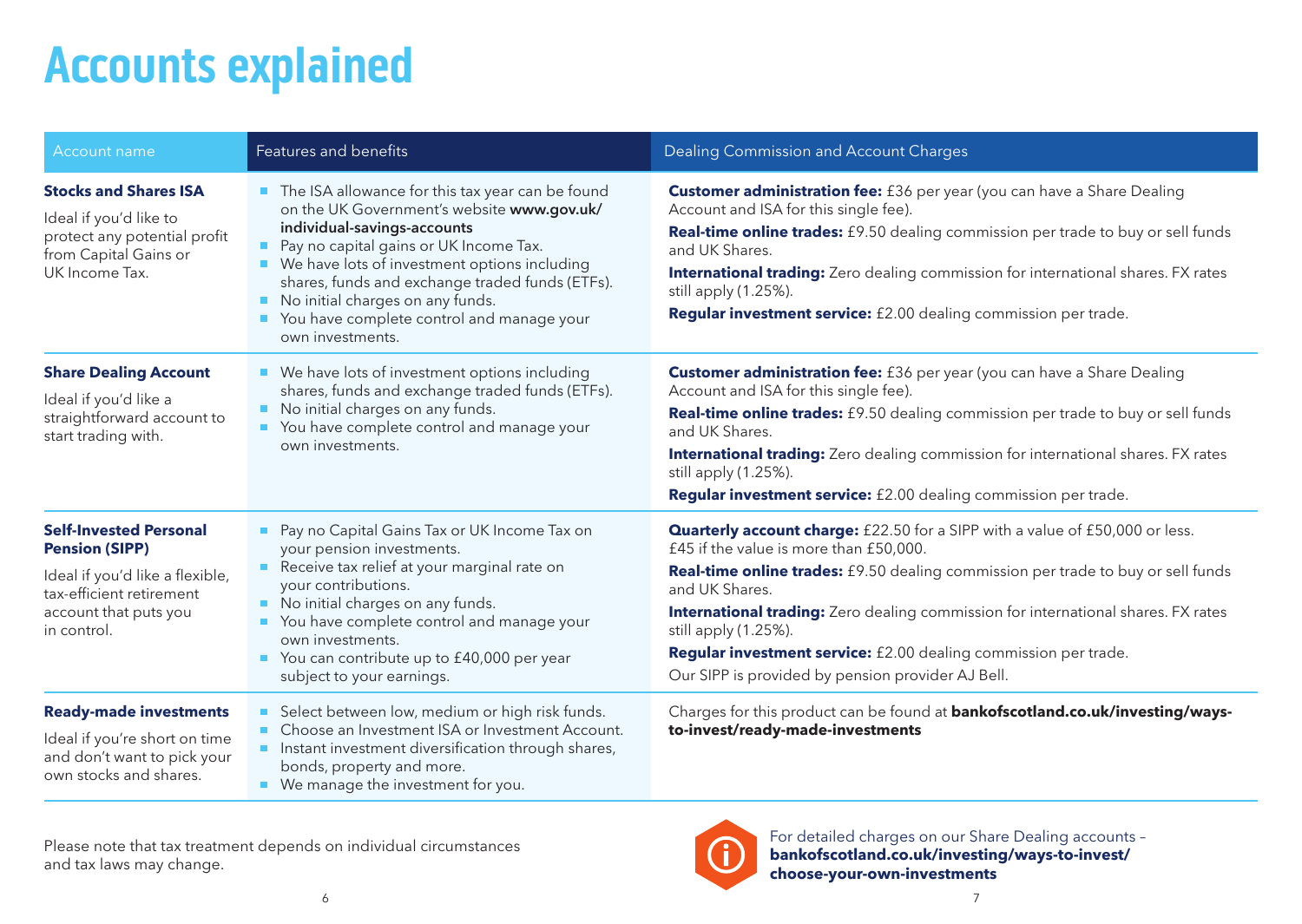# **Tools to help you invest**

Learning about the market is important if you want to invest. Whether you're just starting out or looking to learn a bit more, we have some tools that could help you out.

### **Investing for beginners**

This information will help you to...

- **Understand the basics of** investing, including the risks so you can be confident with your investment decisions.
- Know if investing could be right for your circumstances.
- Learn how to get started with investing and how to make the most of your investments.

### **Boost your skills**

From a beginner's guide to stocks and shares to guidance on managing your portfolio, our easy to read articles and videos are there to help you.

### **Video Library**

Discover market insight, investment ideas, and some of the trends which are shaping the world today.

### **Investment ideas**

- Looking for new investments or trying to keep up with market news?
- Stay on top of the latest market news to help manage your portfolio effectively.
- Thousands of expert articles updated daily to help you find new investment opportunities.

### **Research centre**

Use our research centre to read the latest news and insight, search and filter different investments, and track how an investment is performing.

**X** BANK OF

**Understanding Investing** 

*Boost Your Skills* 

### **TradePlans**

TradePlans can either help you make the most of share price movements, or protect you from a sharp fall. They are automated trading tools which carry out your request to buy or sell investments at a price which you set. Available on UK equities only.

Visit our investing hub at **[bankofscotland/investing/understanding](https://www.bankofscotland.co.uk/investing/understanding-investing.html?wt.ac=HalifaxInvestinghomepage/UnderstandingInvesting/button8)investing.html** where we offer a variety of research tools and articles to [help you take the next step on your investing journey.](https://www.bankofscotland.co.uk/investing/understanding-investing.html?wt.ac=HalifaxInvestinghomepage/UnderstandingInvesting/button8)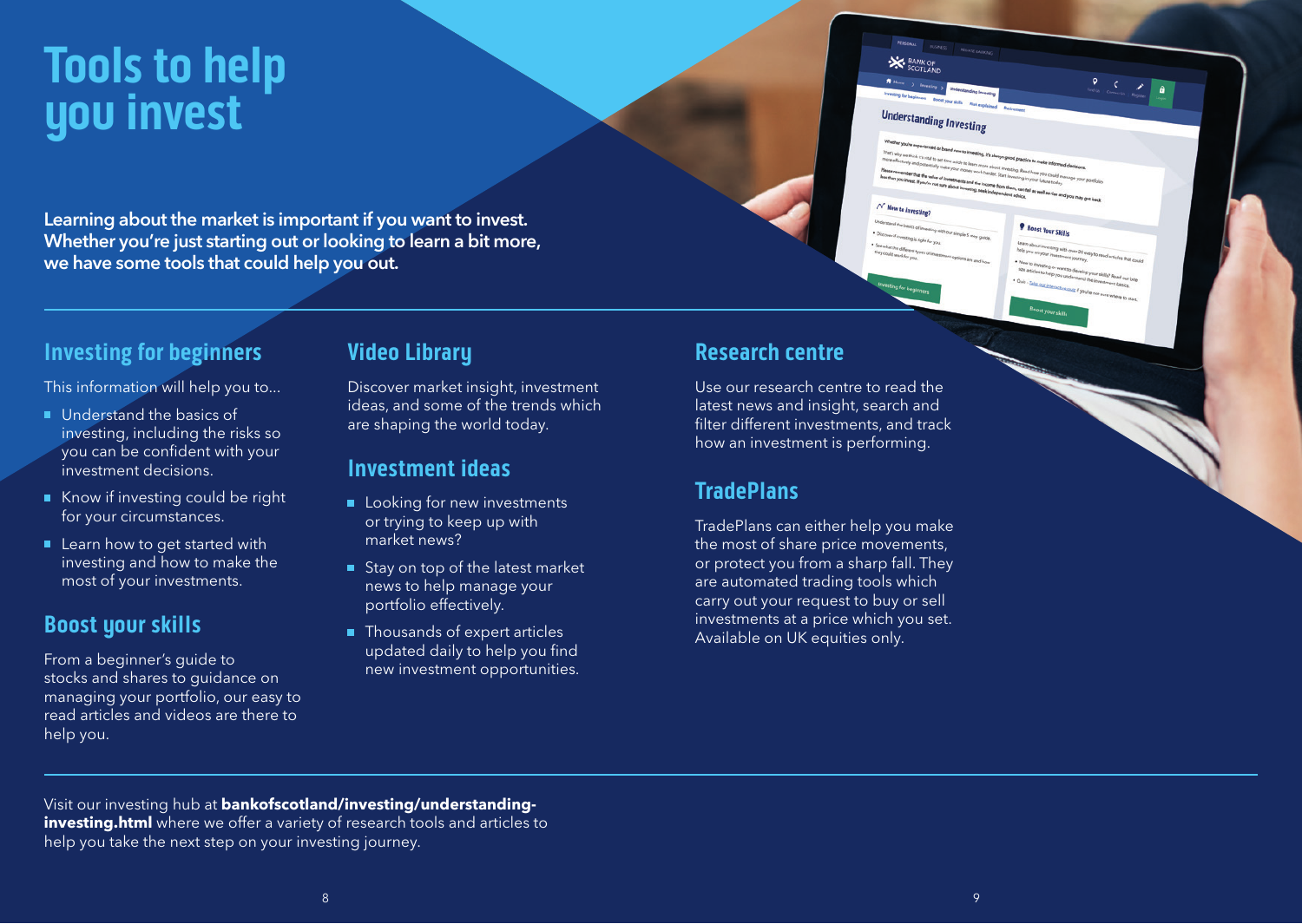# **Before you apply**



It's always a good idea to have some money on hand if the unexpected crops up – say three to six months' worth of income in a savings account. Think about what you might need if an emergency strikes.

**Sort out any debt**

**1 2 3**

Get your debts under control before thinking about investments. The interest you'll be paying on short-term loans and credit or store cards could be much more than the returns you'd get from an investment.

**Make sure you're covered**

You might want to think about life insurance, critical illness cover or income protection before you think about investing. Especially if you have a family or people who rely on the money you earn. If your employer offers these kinds of benefits, you should check to make sure you've got the correct cover in place.

# **Setting up your investment**



- Start your online registration at **[bankofscotland.co.uk/investing](https://www.bankofscotland.co.uk/investing.html)**
- We can normally verify your identity electronically.
- If you have any trouble registering online you can call us on **0345 606 1188**. Lines are open Monday to Friday 8am–9pm.



### **To set up a Bank of Scotland Share Dealing SIPP**

Call us on **0345 606 1188.** 

Or download an application form at **[bankofscotland.co.uk/investing/ways-to-invest/](https://www.bankofscotland.co.uk/investing/ways-to-invest/choose-your-own-investments/self-invested-personal-pension.html) [choose-your-own-investments/self-invested](https://www.bankofscotland.co.uk/investing/ways-to-invest/choose-your-own-investments/self-invested-personal-pension.html)[personal-pension.html](https://www.bankofscotland.co.uk/investing/ways-to-invest/choose-your-own-investments/self-invested-personal-pension.html)**